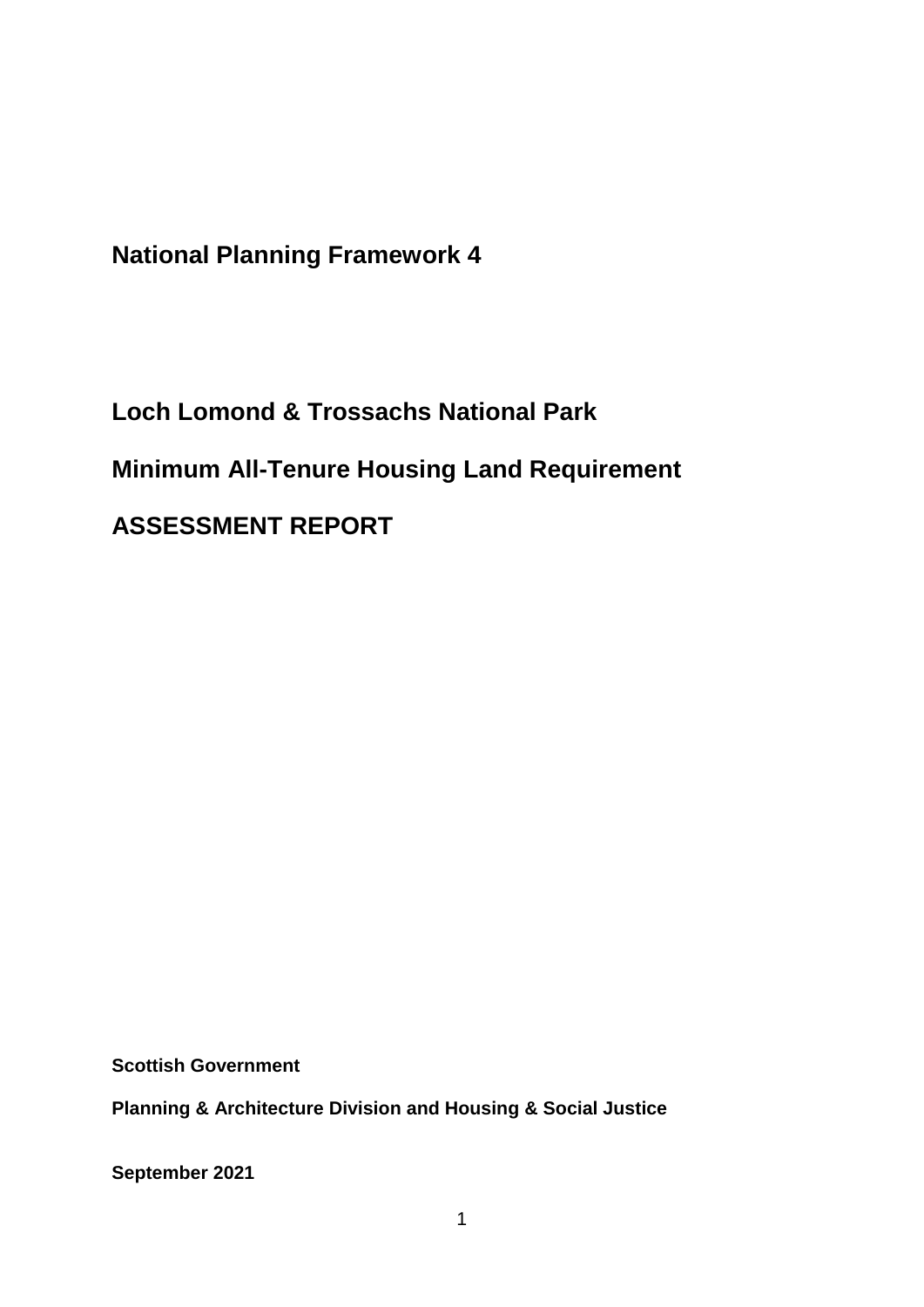|             | <b>CORE OUTPUTS ASSESSMENT</b>                                                                                                                                                                                                                                                                                                                                                                                                                                                             |                                                     |                                               |  |  |  |
|-------------|--------------------------------------------------------------------------------------------------------------------------------------------------------------------------------------------------------------------------------------------------------------------------------------------------------------------------------------------------------------------------------------------------------------------------------------------------------------------------------------------|-----------------------------------------------------|-----------------------------------------------|--|--|--|
| 1           | <b>Locally Adjusted Estimate</b>                                                                                                                                                                                                                                                                                                                                                                                                                                                           |                                                     |                                               |  |  |  |
|             |                                                                                                                                                                                                                                                                                                                                                                                                                                                                                            | <b>Initial</b><br><b>Default</b><br><b>Estimate</b> | Locally<br><b>Adjusted</b><br><b>Estimate</b> |  |  |  |
|             | <b>LL&amp;TNP</b>                                                                                                                                                                                                                                                                                                                                                                                                                                                                          | 250                                                 | 300                                           |  |  |  |
|             | Loch Lomond and Trossachs National Park Authority (LL&T NPA) indicated<br>that they trialled some scenarios however, due to the small figures involved<br>adjustments to need, household projection and flexibility have not made a<br>significant difference to the estimate; particularly if rounding to the nearest 50<br>is adopted.                                                                                                                                                   |                                                     |                                               |  |  |  |
|             | The locally adjusted estimate benchmarks appropriately to 10 year<br>completions of 250 units (council in-house data). The authority note there has<br>been spikes in completions, with 2019 seeing 63 homes completed due to the<br>increase in affordable housing funding which the area relies on given there are<br>no large house builders operating.                                                                                                                                 |                                                     |                                               |  |  |  |
| $\mathbf 2$ | <b>Household Projections (Newly-Forming Households)</b>                                                                                                                                                                                                                                                                                                                                                                                                                                    |                                                     |                                               |  |  |  |
|             | The National Records of Scotland (NRS) 2018-based principal migration<br>variant is used. LL&T NPA do not wish to increase this because they have<br>only been achieving an average of 25 completions a year and would prefer to<br>retain the option to increase the target where local circumstances dictate and if<br>needed as a policy response to socio-economic factors, such as stimulating<br>rural re-population in some of the more remote rural areas of the National<br>Park. |                                                     |                                               |  |  |  |
|             | <b>Housing Projection: Default Compared to Adjusted Estimate</b>                                                                                                                                                                                                                                                                                                                                                                                                                           |                                                     |                                               |  |  |  |
|             |                                                                                                                                                                                                                                                                                                                                                                                                                                                                                            | <b>Default</b>                                      | <b>Adjusted</b>                               |  |  |  |
|             | LL&TNP                                                                                                                                                                                                                                                                                                                                                                                                                                                                                     | 150                                                 | 150                                           |  |  |  |
| 3           | <b>Existing Housing Need</b>                                                                                                                                                                                                                                                                                                                                                                                                                                                               |                                                     |                                               |  |  |  |
|             | <b>Existing Housing Need: Default Compared to Adjusted Estimate</b>                                                                                                                                                                                                                                                                                                                                                                                                                        |                                                     |                                               |  |  |  |
|             | LL&TNP                                                                                                                                                                                                                                                                                                                                                                                                                                                                                     | <b>Default</b><br>50                                | <b>Adjusted</b><br>100                        |  |  |  |
|             | LL&TNPA response to increase their existing housing need figure is based on<br>more recent Housing Need and Demand Assessment's (HNDA) for Stirling and<br>Argyll & Bute. They also refer to Glasgow and Clyde Valley HNDA, the parks<br>own local housing need surveys and Council and Registered Social Landlords<br>(RSL) waiting lists.                                                                                                                                                |                                                     |                                               |  |  |  |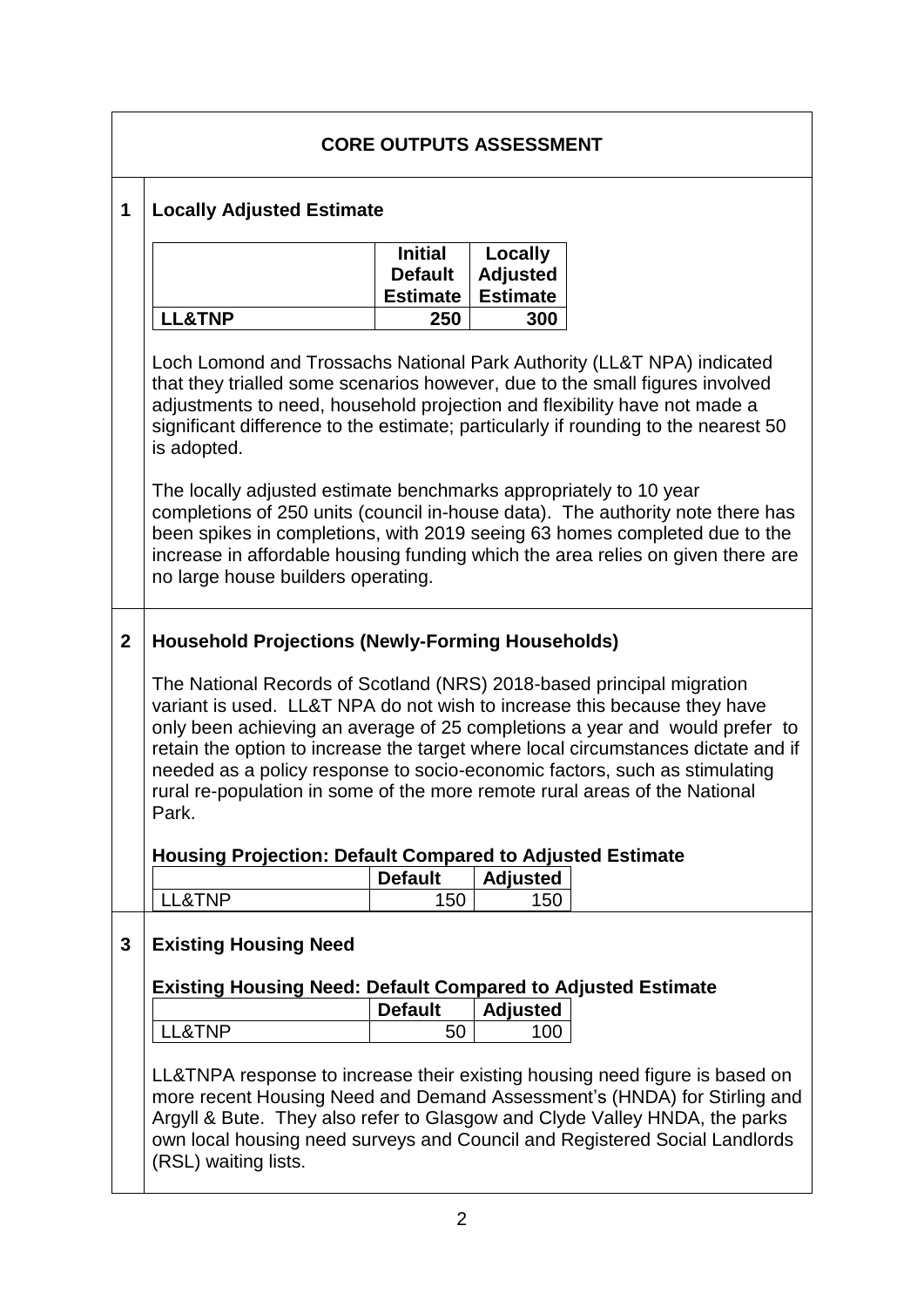The authority note the different methodology used for national parks and confirm they are content with this as it is consistent with the method previously agreed in the most recent version of the HNDA Tool.

### **4 Flexibility Allowance**

Given that the default and proposed locally adjusted estimates are lower than the current LDP ambitious requirement LL&T NPA are comfortable with the proposed 30%. However, the authority make the case for a reduction to a 10% flexibility to be applied due to the nature conservation designations that limit the amount of land that is appropriate for development.

The authority also highlight that due to the low figures involved and rounding, changing from 30% to 10% flexibility has no impact on the eventual adjusted estimate. The reduction to 10% flexibility has no impact on the adjusted estimate as both would round to 250 units. Retention of 30% generates an estimate of 321 units (rounding to 300).

The Scottish Government have applied a flexibility percentage to all authorities to represent a contingency of land and allow for changes in sites coming forward over the plan period. It has been consistently applied across all planning authority areas through use of the Randall Classification, which is based upon population density within a unitary authority. The rural classification and application of 30% is applied where a unitary authority has a population density of less than one person per hectare.

# **CORE PROCESSES ASSESSMENT**

#### **1 Using the Response Template and Excel Calculator**

LL&T NPA has completed the Response Template and, in the main, this has been completed correctly. In the stakeholder section they list that they have worked with Argyll and Bute Council, Stirling Council and Cairngorms National Park Authority. The word limit has not been exceed and the Excel Calculator has been submitted.

#### **2 Housing Market Partnership (HMP) and Stakeholders Involvement**

There is no HMP for LL&TNP. Consultations were undertaken with Stirling and Argyll & Bute Councils.

# **3 Joint Housing and Planning Senior Official Sign-Off**

Sign-off from the Director of Place made.